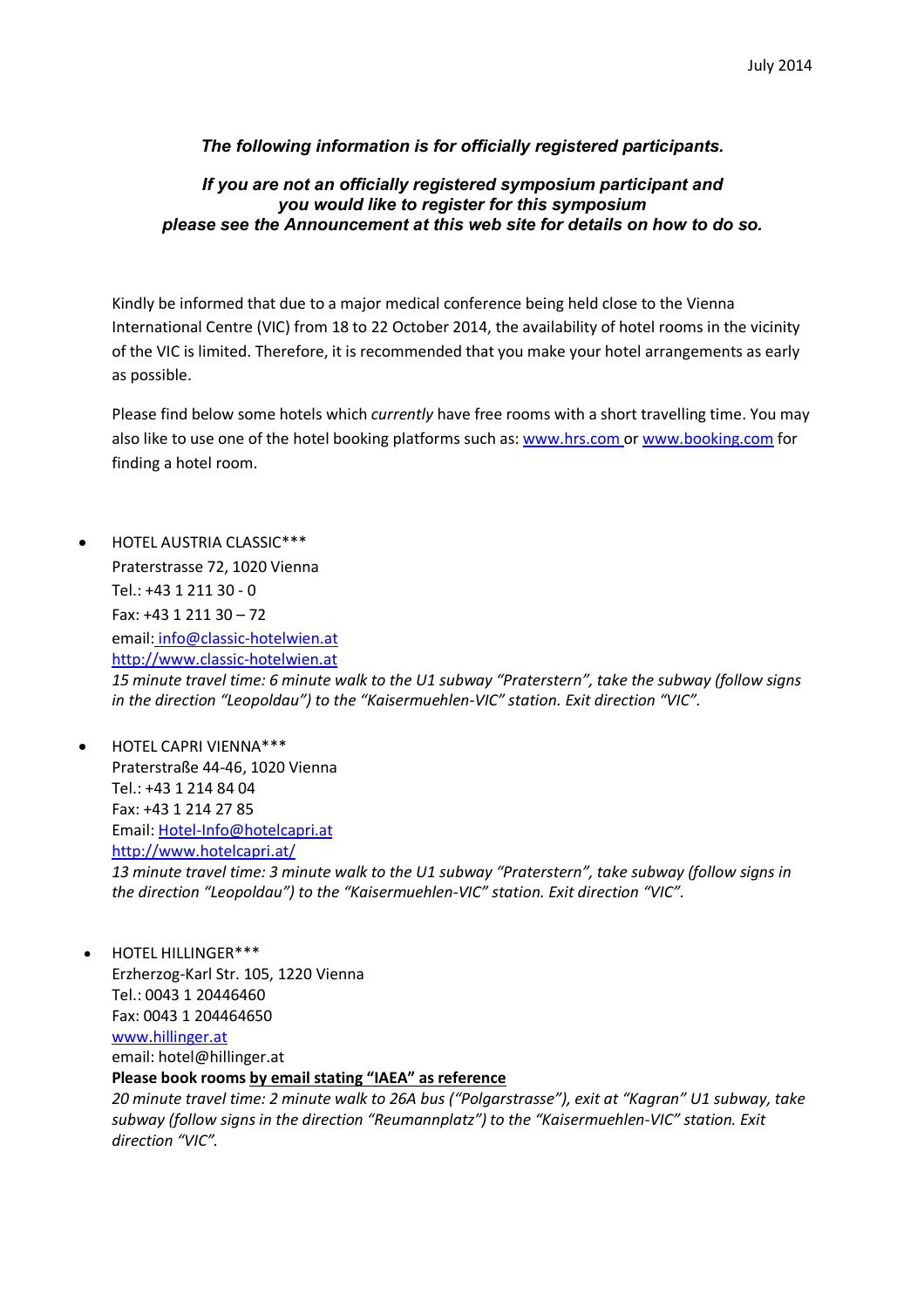• LENAS DONAU HOTEL

Wagramer Str. 52, 1220 Wien Tel.: + 43 1 20 40 000

email: info@lenas–donau.at http://www.lenas-donau.at/

*18 minute travel time: 11 minute walk to subway U1 "Alte Donau", take subway (follow signs in the direction "Reumannplatz") to the "Kaisermuehlen-VIC" station. Exit direction "VIC".* 

- MOTEL ONE Wien Prater\*\*\* Ausstellungsstrasse 40, 1020 Vienna Tel.: +43/1/729 7800 Fax : +43/1/729 7800-10 http://www.motel-one.com/en/ email: res.wien-prater@motel-one.com (Ms Rajwinder Singh) **Please book rooms by email stating "IAEA" as reference**: *20 minute travel time: 4 minute walk to U2 subway (station "Messe-Prater" follow signs in the direction "Karlsplatz") exit at "Praterstern", take U1 subway (follow signs in the direction "Leopoldau") to the "Kaisermuehlen-VIC" station. Exit direction "VIC".*
- AUSTRIA TREND HOTEL MESSE WIEN \*\*\* Messestrasse 2, 1020 Vienna Tel.: +43 (1) 727 27-0 Fax: +43 (1) 727 27-100 http://www.austria-trend.at/hotel-messe-wien/de/ *20 minute travel time: 4 minute walk to U2 subway (station "Messe-Prater" follow signs in the direction "Karlsplatz") exit at "Praterstern", take U1 subway (follow signs in the direction "Leopoldau") to the "Kaisermuehlen-VIC" station. Exit direction "VIC".*
- AUSTRIA TREND HOTEL DONAUZENTRUM\*\*\*\* Wagramer Strasse 83-85, 1220 Vienna Tel.: +43 (1) 203 55 45-0 Fax: +43 (1) 203 55 45-183 http://www.austria-trend.at/Hotel-Donauzentrum/en/ *13 minute travel time: 7 minute walk to U1 subway (station "Kagran" follow signs in the direction "Reumannplatz") exit at "Kaisermuehlen-VIC" station. Exit direction "VIC".*
- Ruby Sofie

Marxergasse 17, 1030 Vienna http://www.ruby-hotels.com/hotel

*21 minute travel time: 8 minute walk to U4 subway (station "Wien Mitte- Landstrasse" follow signs in the direction "Heiligenstadt") exit at "Schwedenplatz", take U1 subway (follow signs in the direction "Leopoldau") to the "Kaisermuehlen-VIC" station. Exit direction "VIC".*